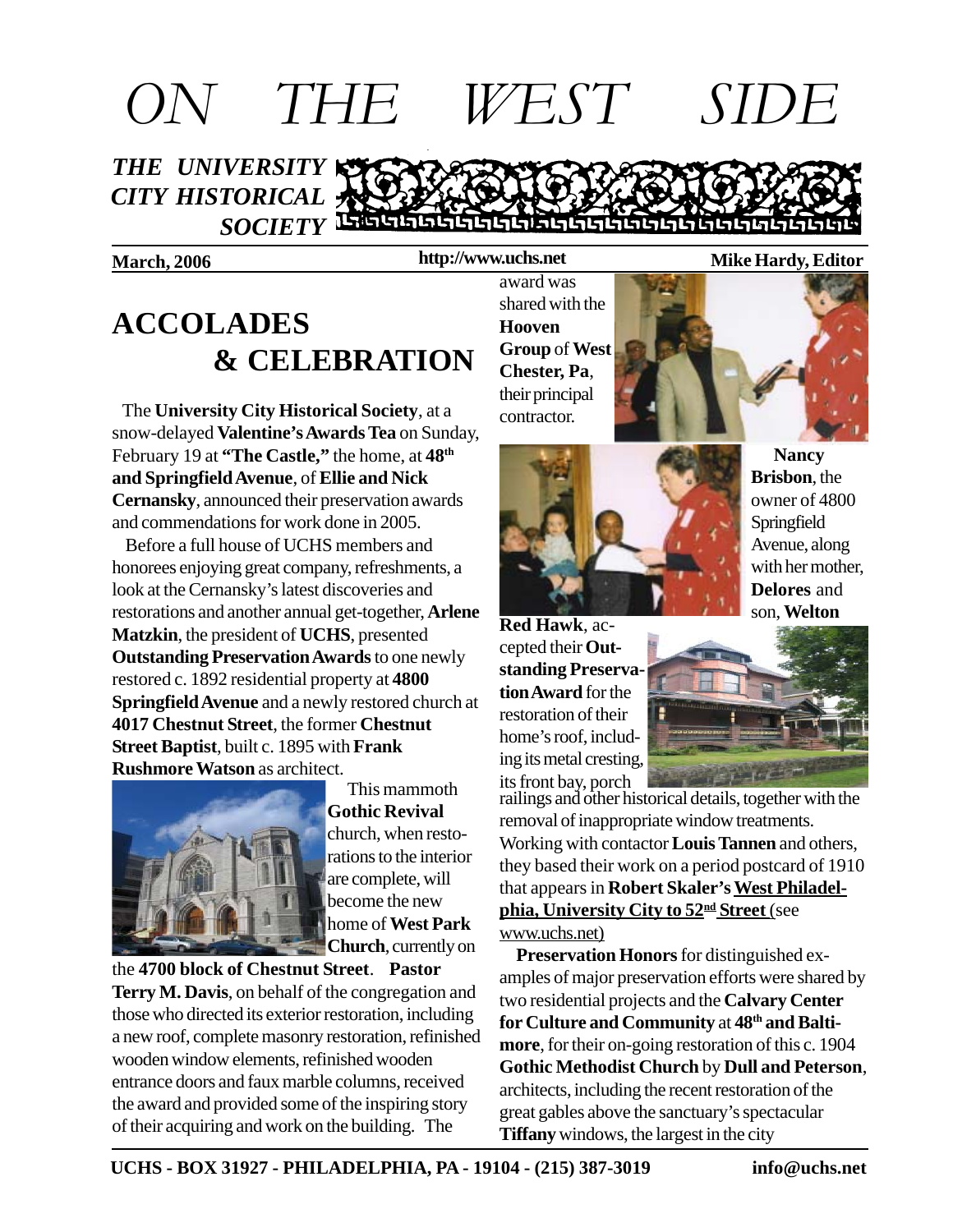#### Page 2

(www.calvary-center.org). **Rich Kirk**, the leader of this effort, accepted on behalf of Calvary.

 **Preservation Honors** were also granted to **223 Buckingham Place**, c. 1897, **Walter Steelman**, developer, for its transformation from a vacant and abused twin, including its façade restoration, by new owners, **Pink & Ruby, Inc. (Rob Leventon and Jeff & Jessica Lutzner)** and to **256 S. 45th Street,** a c.1895 row house, **Margaret Gibson/ Horace Drace**, developers. The latter property also experienced a total restoration from a formerly abandoned and seriously compromised shell by its owner/contractor, **Tim Delaney.** Delaney was also commended for leading the effort, with the help of volunteer contactors, community organizations, community service providers and others, to restore the badly deteriorated porches of his neighbors in



**Matt Grubel**, of **Regent Square**, was presented with this year's **Preservation Initiative Award** for developing and maintaining the website **"The**

#### **Building of West Philadelphia – An Historical Survey of Suburban Architecture"**

(www.business-services.upenn.edu/ communityhousing/survey) cited by **UCHS** as "a major addition to the appreciation of University City's very special place in architectural history and a critical instrument for assisting in its historic preservation."

 Additional photos and information about the awards and all of those also commended and thanked for their **"Gifts to the Streets"** in 2005 in the form of historically sensitive façade treatments and greening improvements can be found at the UCHS website, www.uchs.net.

## **HOMEOWNER WORKSHOPS**

 As announced in the last **"On the West Side,"** the **Preservation Alliance for Greater Philadelphia** is pleased to announce an upcoming series of

workshops in April for the owners of historic homes. **These workshops are free and open to the public, but seating is limited.** Don't miss this great opportunity to learn from historic preservation professionals including architects, contractors, craftspeople, and consultants, about the best practices for the restoration and maintenance of your historic home.

While repeated each preceding Wednesday in **Germantown** in the carriage house at **Cliveden, 6401 Germantown Avenue**, these workshops in **West Philadelphia** will be held on four April evenings at 7 p.m. at the **Calvary Center for Culture and Community, 48th and Baltimore** Avenue (enter on 48<sup>th</sup> Street).

Topics and dates are as follows:

**Thursday, April 6 - Working with Architects and Contractors: Planning Ahead Tuesday, April 11 - Roofing on Historic Buildings**

**Thursday, April 20 - Historic Windows: Maintenance, Repair and Replacement**

#### **Thursday, April 27 - Masonry and Pointing**

 These are special opportunities to learn and ask about the practical details of historic preservation and maintenance and produced for a special audience in West Philadelphia. But, to reserve your space, or if you have any questions, please contact **Patrick Hauck, Director of Neighborhood Preservation Programs**, at 215-546-1146 x.4 or patrick@preservationalliance.com.

### **UCHS TAP**

At the **April Homeowners Workshops**, information and applications will be made available for a new **UCHS** initiative, a **Technical Assistance Program** for University City property owners considering exterior work on their older properties. This will offer them the opportunity to engage architectural and preservation professionals in a personal site visit and hands-on consultation before they begin work to insure the best possible advice 0n options, costs and resources available to getting the job done right.

 The program is being developed and administered for UCHS by the **Community Design Collaborative** www.c**design**c.org of the **Philadel-**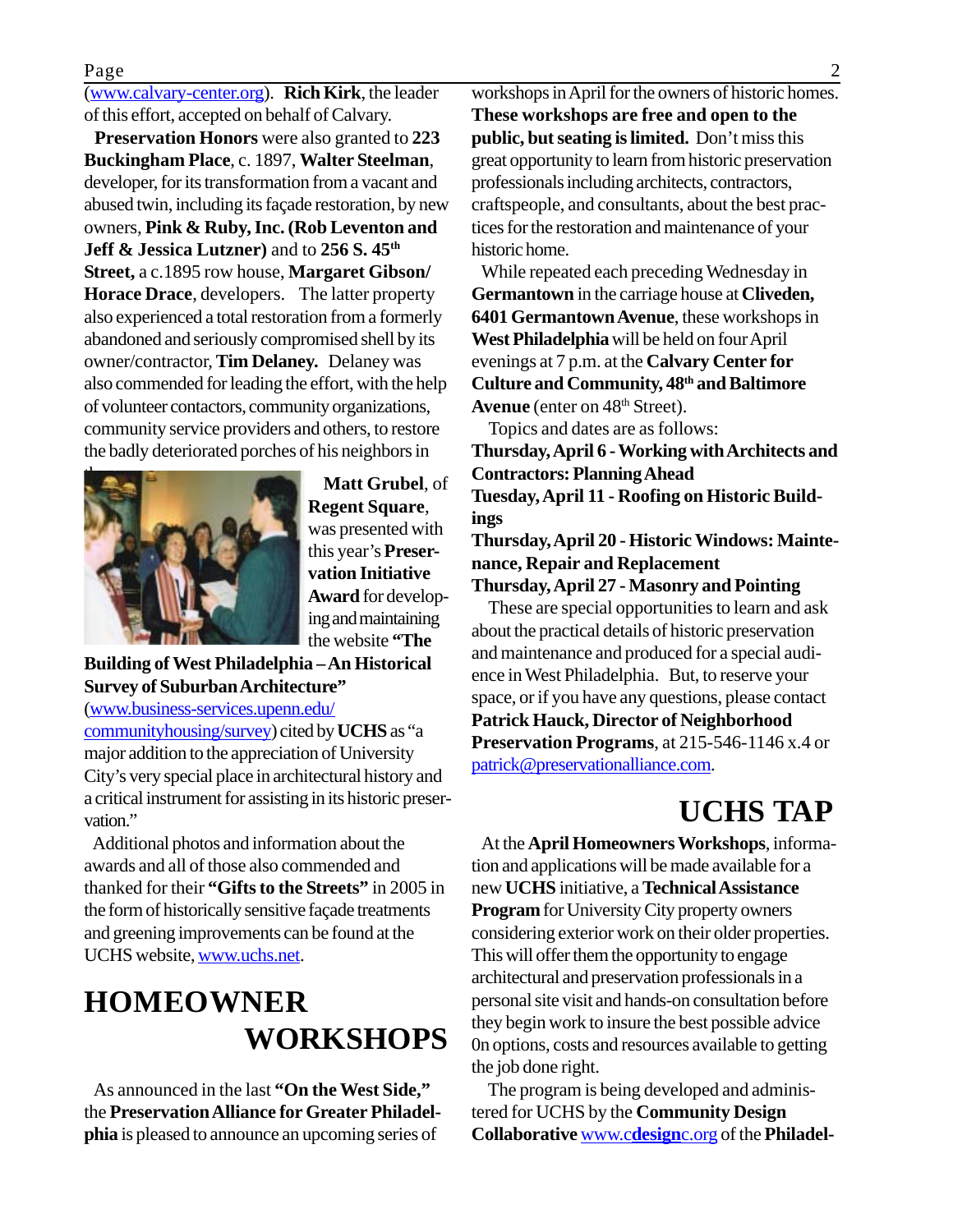#### **phia Chapter of the American Institute of**

**Architects** who will be recruiting and selecting the design professionals who will provide technical assistance services to some 6 to 8 property owners this spring. If you would like an application to be among these recipients, contact UCHS in April at  $(215)$  387-3019 or  $\frac{info@uchs.net}{info@uchs.net}$ . If you would like more information about the professional design volunteers, contact the **CDC** at (215) 587.9290, cdesignc@cdesignc.org.

 More information and a detailed calendar will be available in the next **"On the West Side."**

**PARTY FOR THE PARK**



 The **7th Annual Clark Park "Party for the Park"** will be held Thursday, May 4, 2006 from  $5:30 - 8$ 

members will also be getting special invitations by separate mail. p.m. This fundraising event will insure that Clark Park will continue to be a neighborhood asset for all of University City to enjoy. For tickets, please call 215.243.0555 or www.ucityphila.org. UCHS

Market, and the outdoor activities of neighborhood residents. Like most Philadelphia parks, municipal funding has never kept pace with Clark Park's maintenance needs, and for many years, Friends of Clark Park (FOCP) volunteers have spent hundreds of hours weeding, planting, watering, and cleaning. As the largest public open space in University City, Clark Park, a 9-acre triangular piece of land located between 43rd and 45th Streets and Baltimore and Woodland Avenues, receives nearly yearround use for festivals, the Clark Park Farmers'

 The FOCP approached the University City District (UCD) with their concerns in late 1998. In response, Eric T. Goldstein, former UCD Executive Director and a registered landscape architect, developed a plan of action on the basis of his previous experience in the highly-regarded Public Landscapes Program of Philadelphia Green.

 The plan called for the UCD to hire and manage a competitively selected professional landscape

contractor to supplement the maintenance services that the City currently provides, including regular mowing, weeding, mulching, pruning, and litter and leaf removal. The UCD and FOCP hold the"Party for the Park," an annual May event to raise funds for these services. **Without the "Party for the Park", this year-round maintenance would not exist.**

In August 1999, the FOCP and the UCD presented this proposal to the **Recreation Department** and received its support. Although neighborhood groups have long been part-time caretakers of the city's parks, the level of partnership proposed among the UCD, Recreation Department, and FOCP creates a new model for public space maintenance in Philadelphia. Over the past six years over \$375,000 has been raised to supplement landscape maintenance in the park, improving its appearance, health and vitality.

 When you get your individual invitation, UCHS urges you to add your support to this preservation of one of the neighborhood's treasured green spaces.

### **PROMISES**

## **OF SPRING**

 This Saturday, March 18, from 10 am-12 noon, at the **University City Arts League, 4226 Spruce Street**, landscape designer, **Steve McCoubrey** and **UC Green** chair, **Mike Hardy,** will conduct a free community landscape design workshop for those interested in the greening development of two **Baltimore Avenue** traffic triangles at **46th and Cedar and 47th Street**. Co sponsored by the **University City District**, the workshop will examine alternative visions for the triangles, set to be landscaped this year by a collaboration including **UCD, UC Green, the Philadelphia Streets Department, Pennsylvania Horticultural Society, the City of Philadelphia** and other potential sponsors. No prior registration is required.

 This workshop is the outgrowth of a course in private garden landscape design, sponsored by **UCD** and taught by **Steve McCoubrey** at the Arts League that may be repeated in the coming months. Contact the Arts League for further information at (215) 382-7811, info@ucartsleague.org

And to learn of the host of greening events,